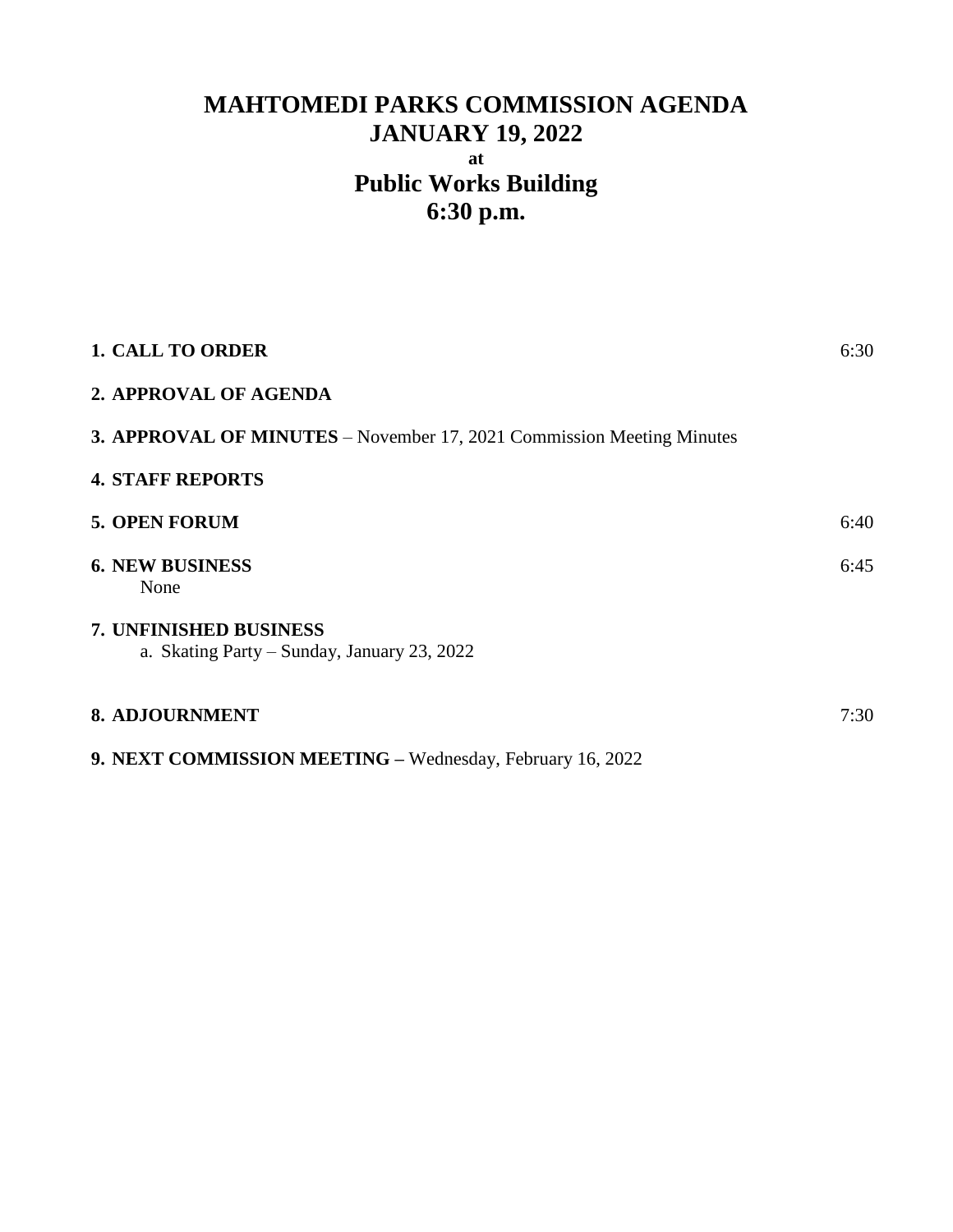| TO:             | Chair Charlie Lindberg<br>Members of the Parks Commission               |
|-----------------|-------------------------------------------------------------------------|
| FROM:           | Bob Goebel, Public Works Director<br>Jeannie Novak, PW Office Assistant |
| DATE:           | January 13, 2022                                                        |
| <b>SUBJECT:</b> | PARKS COMMISSION MEETING OF JANUARY 19, 2022                            |

A meeting of the Mahtomedi Parks Commission will be held at Public Works on Wednesday, November 17, 2021 at 6:30 p.m. Please contact Jeannie Novak or myself if you will not be able to attend this meeting. The following items are in order for consideration at that time.

#### **APROVAL OF AGENDA**

The agenda, as presented or modified, is in order for approval by the Commission.

#### **APPROVAL OF MINUTES**

The minutes of the November 17, 2021 Park Commission meeting are attached for your review. These minutes, as presented or modified, are in order for adoption by the Commission.

#### **STAFF REPORTS**

#### **OPEN FORUM**

Commission members wishing to address items not on the agenda or suggest items for future discussion may do so at this time.

#### **NEW BUSINESS**

None

#### **UNFINISHED BUSINESS**

a. Skating Party – Sunday, January 23, 2022